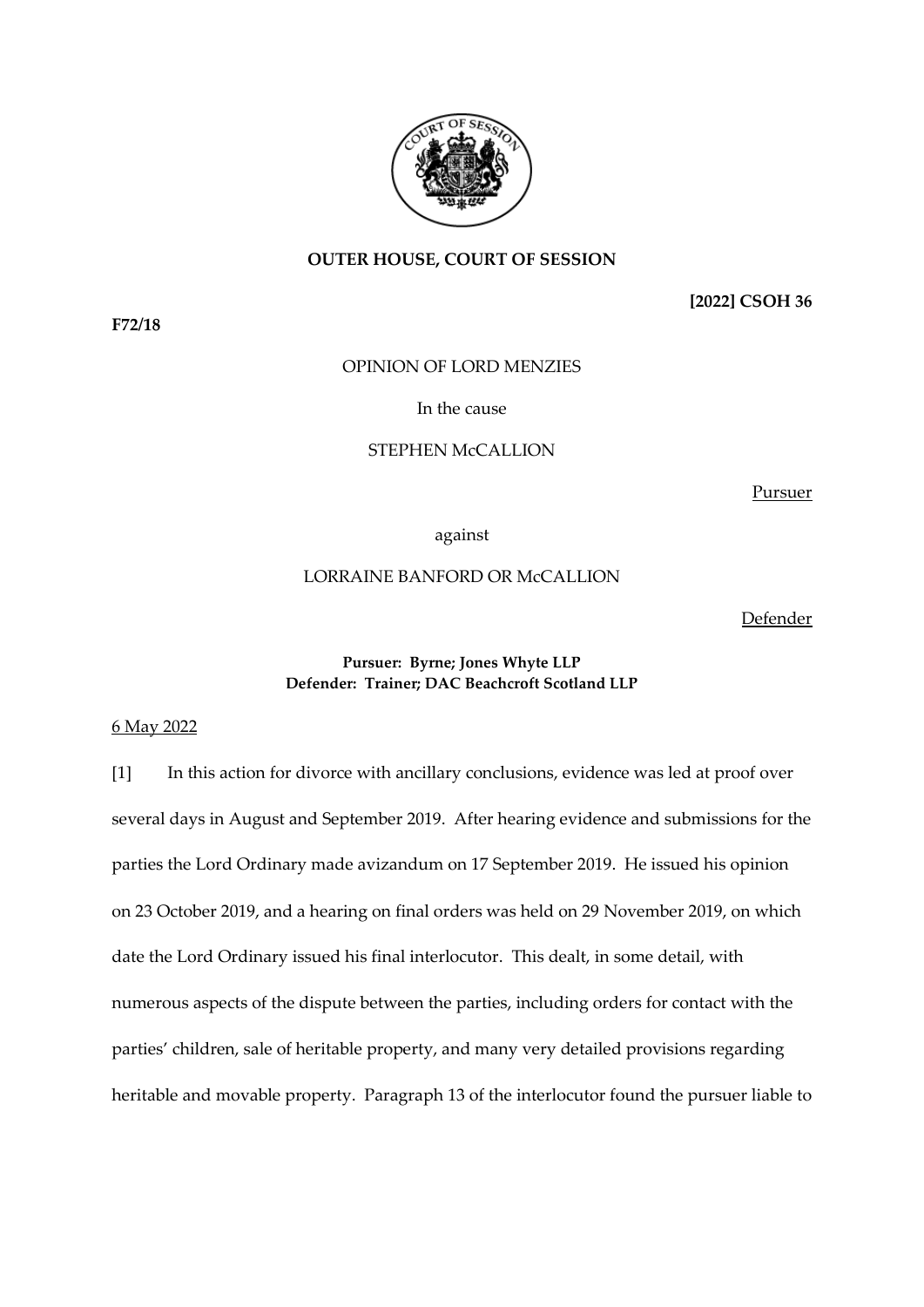the defender in respect of 50% of the expenses of and occasioned by the preparation and conduct of the proof; *quoad ultra* found no expenses due to or by either party.

[2] In due course, the defender's account of expenses was subject to taxation by the Auditor of the Court of Session. The Auditor refused to allow anything in respect of several items in the defender's account. The defender lodged a Note of Objections to the Auditor's Report which contained objections on eleven grounds (many of which were linked to each other).

[3] The Auditor lodged a minute in response. In brief summary, the Auditor's position was that with regard to the entry for 21 January 2019 for court fees due for fixing the proof, although the pursuer did not object to this fee, the Auditor's role is not limited to considering matters raised by paying parties, and even if there is no objection the Auditor still requires to allow only such charges as the Auditor determines are reasonable.

[4] With regard to the other Grounds of Objection the Auditor was of the opinion that preparation for a proof can only truly commence after parties have finalised their pleadings, ingathered and lodged all of their evidence and attended to all incidental procedural matters required in advance of a proof. The Auditor was and remains of the opinion that the highlighted work is not work undertaken in preparation for or conduct of the proof. If it were, the auditor is of the opinion that there would be no distinction to be made between an award of the expenses for the preparation and conduct of a proof and an award of the expenses of process, on the basis that all of the required work in conducting a court action could be said to have been undertaken "in preparation" for the definitive hearing in that court action and the intention when awarding something other than the expenses of process can only be of a restrictive nature. The weight which the defender attaches to the words "occasioned by" is misplaced, and again if the defender's interpretation were correct there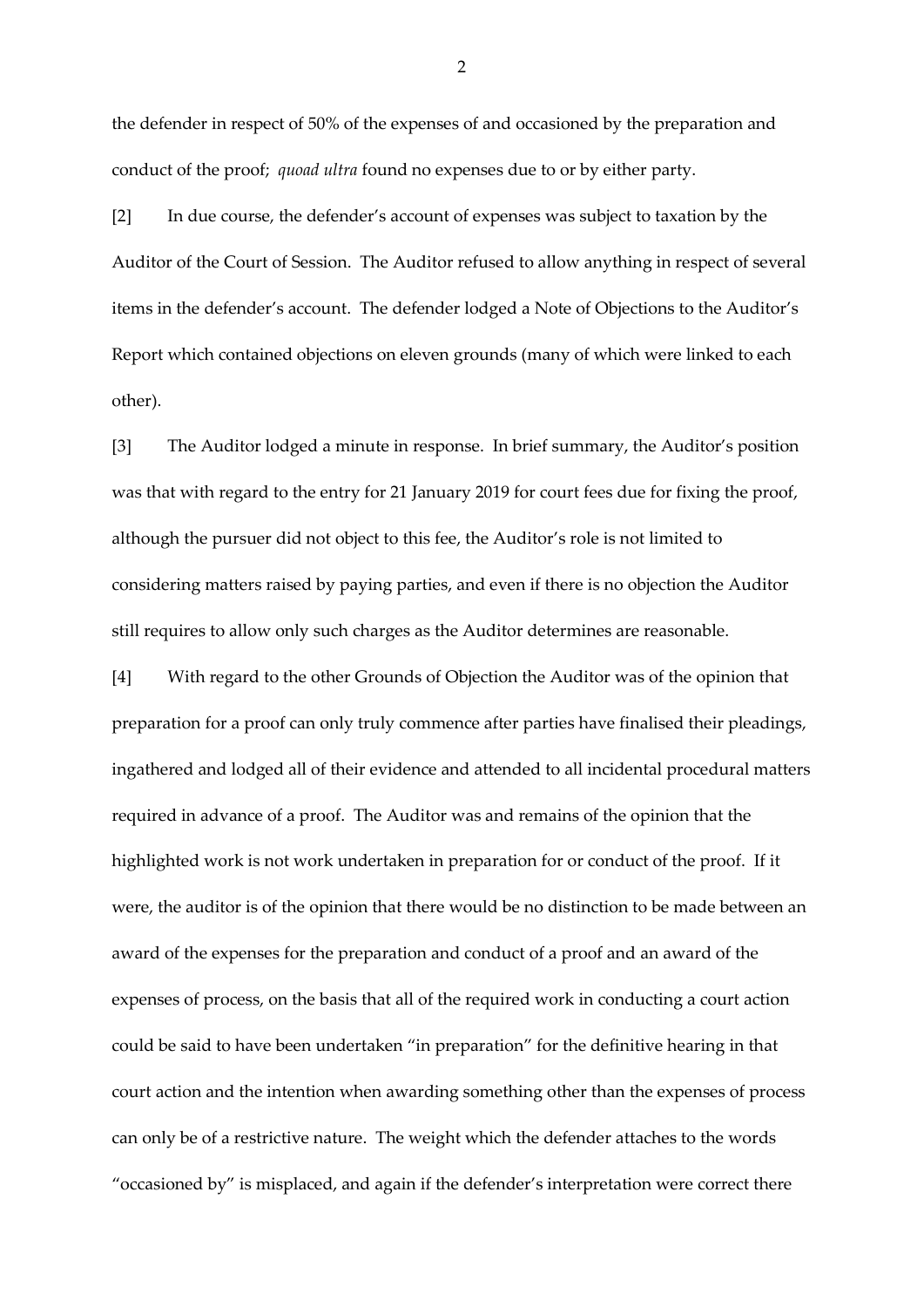would be no distinction between the award in the present case and an award of the expenses of process. Written submissions were lodged on behalf of both the pursuer and defender, and these were supplemented by oral submissions by counsel at a hearing before me.

### **Submissions for the defender**

[5] Counsel for the defender no longer insisted on grounds 1, 4 and 5 of the Note of Objections, but submitted that all the other grounds should be sustained, on the basis that the Auditor had misinterpreted or misunderstood paragraph 13 of the Lord Ordinary's interlocutor of 29 November 2019. Under reference to *Stuart* v *Reid* [2015] CSOH 175, it was accepted that the court would be slow to disturb the Auditor's decision if the Auditor has properly exercised his discretion; it will not substitute its own views for those of the Auditor and it will not attempt to tax an account itself; but the court will intervene if the Auditor did not have sufficient materials on which to proceed or his decision is unreasonable. The Auditor's interpretation of the court's interlocutor of 29 November 2019 was wrong, and his decision was unreasonable.

[6] All of the grounds relied on fell within the phrase "the expenses of and occasioned by the preparation and conduct of the proof". The inclusion of the words "occasioned by" showed a clear intention by the court to award all expenses incidental to the defender's proof preparation. It was accepted that there was a difference between "the expenses of process" and "the expenses of and occasioned by the preparation for the proof", but the specific terms of the order were important. It was open to the court, for example, to make an award of expenses from a certain date, should the court have sought to restrict the pursuer's liability in terms of preparation. It did not do so. The Auditor's position was unduly restrictive and did not accord with the court's intention.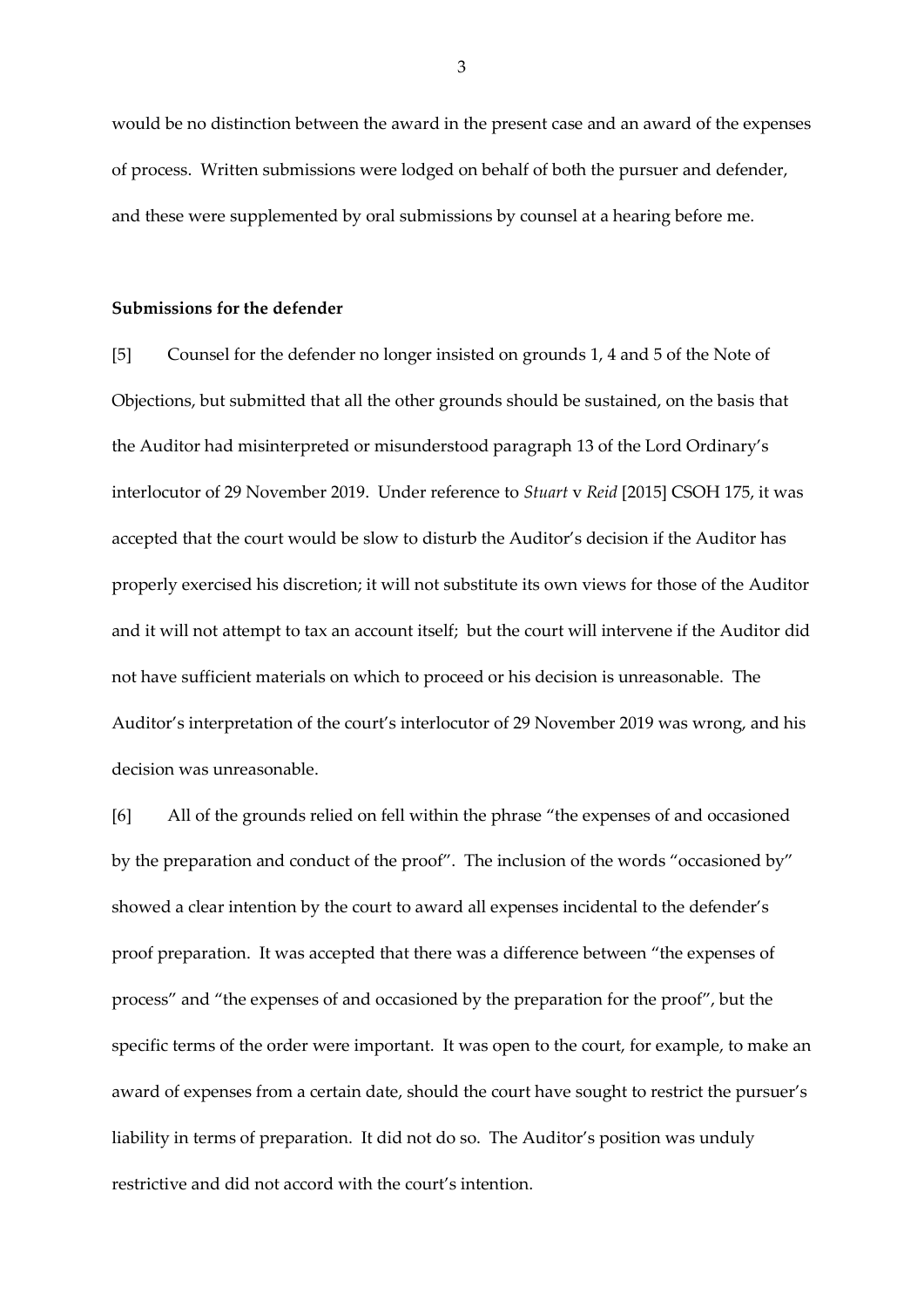[7] Having regard to the specific grounds founded on:

21 January 2019 – These are court dues paid in connection with fixing the diet of proof. These were directly occasioned by the proof. This entry was not objected to by the pursuer at the diet of taxation. Counsel accepted that the auditor can restrict fees not objected to by any party, but it was relevant that the pursuer, as the paying party, understood this particular entry as one which fell within the award made by the court.

2 April 2019 – These were fees in connection with the preparation and attendance of parties at a pre-proof case management hearing. This hearing decided about procedure at the proof, including the lodging of a joint minute of admissions and (importantly) requiring parties to lodge affidavits from all witnesses except experts from whom a report has been lodged, said affidavits to stand as their evidence in chief. This hearing would not have occurred but for the pending proof diet. 17 June 2019 – This was a fee for preparing an affidavit for a supporting witness on behalf of the defender.

29 July 2019 **–** This also related to a fee for preparation for, and attendance at, a pre-proof case hearing. The sole purpose of such a hearing is in anticipation of and in preparation for the diet of proof.

12 August 2019 – These were fees relating to a pre-proof consultation between agents, counsel and client. The purpose of the consultation was to discuss the impending proof, state of preparation and issues for proof. A consultation prior to proof is a natural and essential step in preparation.

14 August 2019 - These were fees in connection with preparing affidavits for the defender and her witnesses, preparing inventories of productions in anticipation of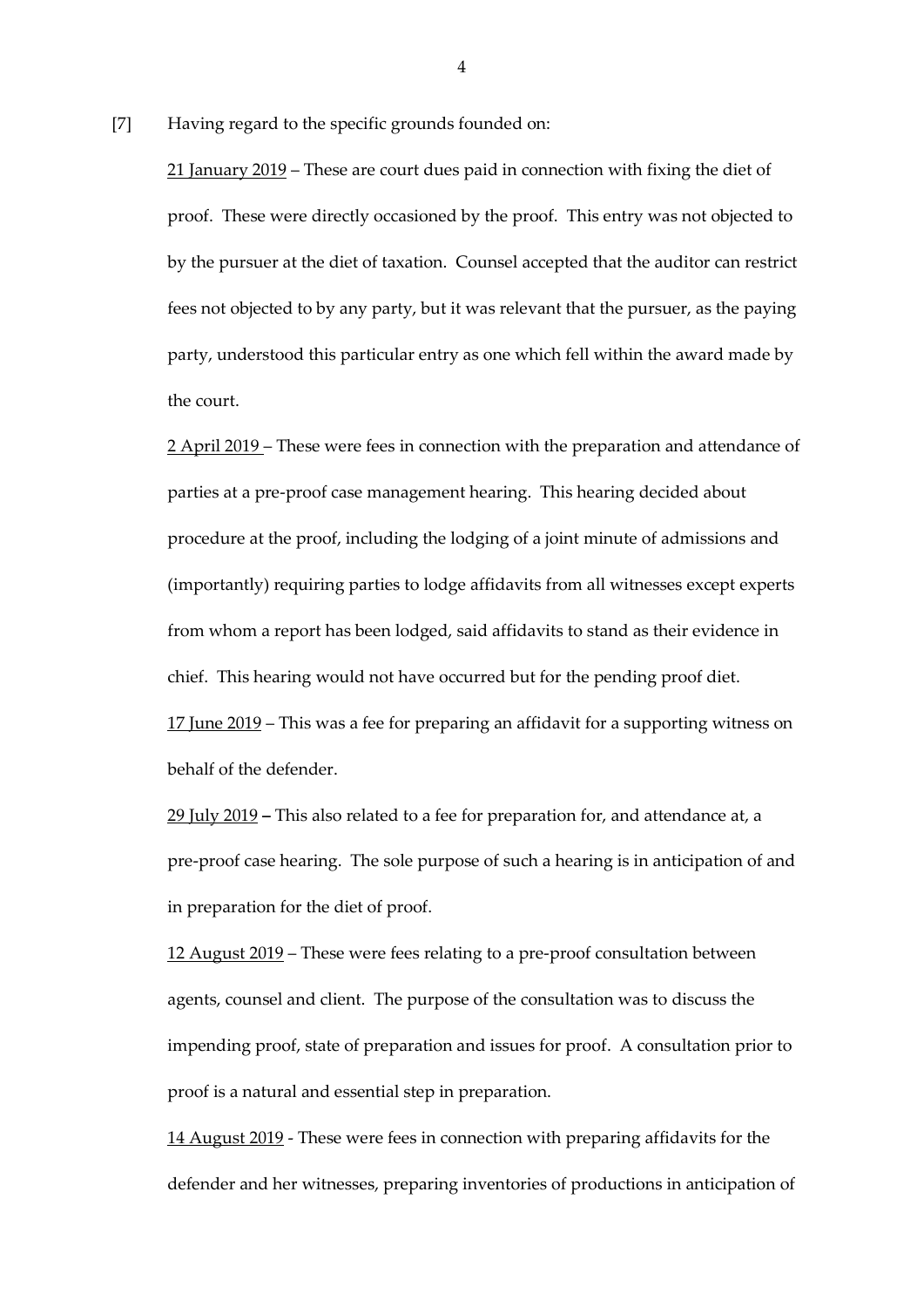presenting that evidence at proof, perusing the evidence lodged by the pursuer and his witnesses and perusing inventories of productions lodged by the pursuer as supporting evidence of his case. Affidavits are an alternative to parties giving oral evidence in court and therefore cut down the length of the evidence at the hearing itself. But for the lodging of affidavit evidence, the costs of the proof would have increased and would have, on the Auditor's assessment, been competently claimed for by the defender. The preparation and consideration of affidavit and documentary evidence is critical to preparation for proof.

19 August 2019 – These again relate to affidavit and production evidence lodged by the pursuer which required to be considered by agents in preparation for the pending proof diet on the following day.

29 November 2019 – These fees related to a hearing on final orders fixed following the issuing of the Lord Ordinary's opinion. Such a hearing is typical in financial provision cases where the court requires to be addressed about the orders to be made and how it is proposed the court should give effect to the propositions it has found established. This incidental procedure only arises as a result of the proof. It is a continuation of the diet of proof and should properly be characterised as forming part of the diet of proof.

[8] With regard to the authorities, counsel referred to *Wood* v *Miller* 1960 SC 86, and in particular to the opinion of the Lord Justice Clerk at 98. She accepted that it is not the function of a judge reviewing an exercise of a discretion to substitute his own view of the material under consideration, and that the decision of the Auditor stands in a not dissimilar position to the verdict of a jury. In that case the Inner House held that the Lord Ordinary's criticism came only to a disapproval of the relative weight attached by the Auditor to the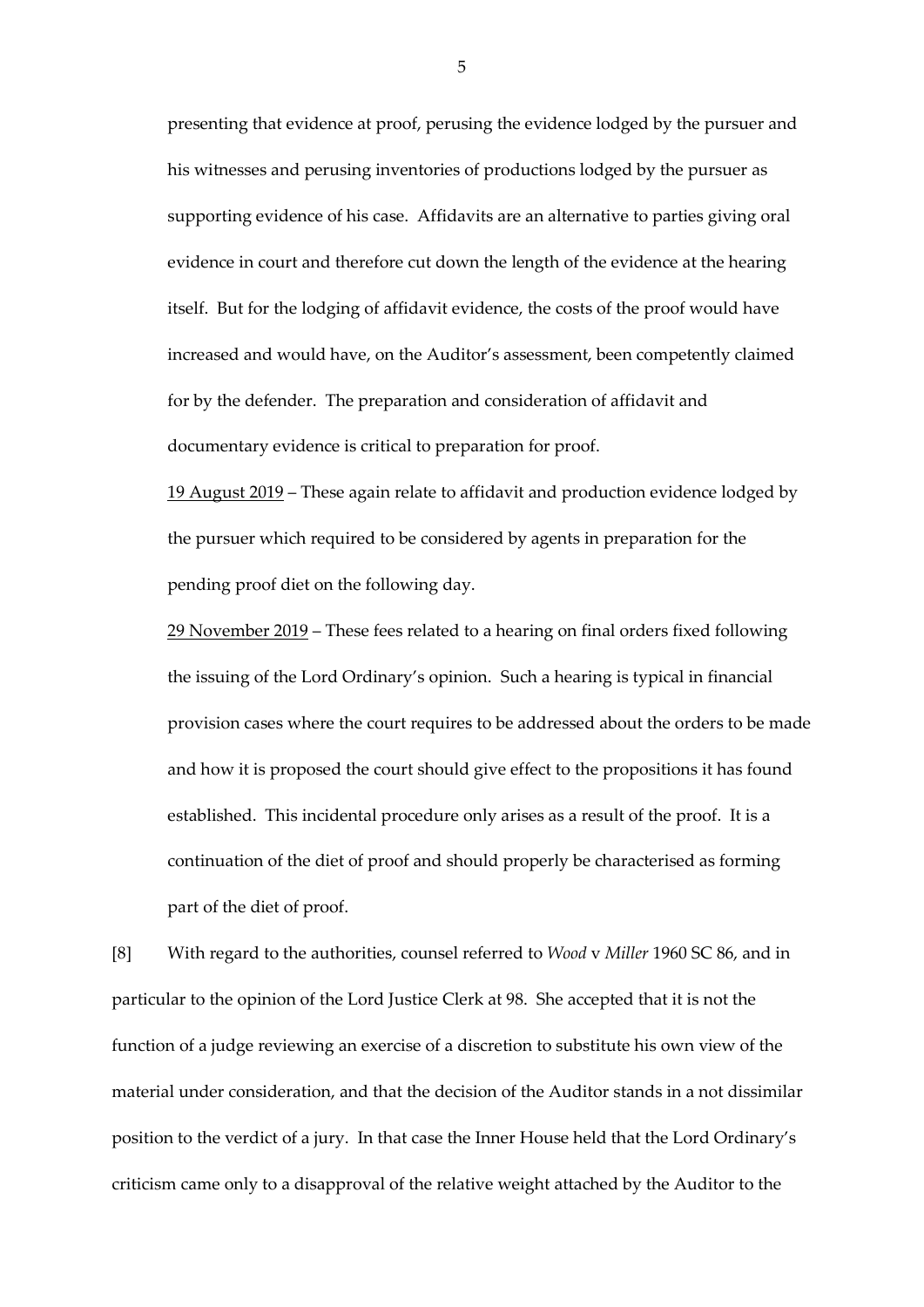various elements involved. The court held that if, on a scrutiny of the Auditor's reasons it clearly appears that he has misstated or mistaken or misunderstood the material put before him there may well be grounds for interfering. Counsel submitted that this was the position in the present case. The authority of *Irma Robertson* v *David Robertson* (unreported) 14 March 2001 could be distinguished from the present. In that case the Lord Ordinary found the defender liable to the pursuer in the expenses occasioned by the diet of proof held on three specified dates – there was no mention of expenses of and occasioned by the preparation for the proof. Indeed, Lord Eassie observed that he made it clear in the oral expression of his opinion that the award was restricted to these three actual days in court, and it is clear from his opinion that the award did not extend to preparation but just to the proof itself. The precise wording of the award of expenses was critical.

### **Submissions for the pursuer**

[9] Counsel for the pursuer moved the court to refuse the defender's objections. He adopted the Auditor's response in its entirety; he submitted that the Auditor had reasonably exercised his discretionary judgment, there was no unreasonableness and the court should not interfere with the Auditor's decision. Counsel advanced six propositions:

1. The onus of showing that the Auditor's judgment should be disturbed rests on the defender.

2. The scope of this hearing was review, not appeal. He referred to Lord Woolman's observations in *Stuart* v *Reid*, particularly at paragraph 25, and *Wood* v *Miller* particularly per Lord Justice Clerk Thomson at 98.

3. The court can only disturb the Auditor's findings if they were unreasonable – it cannot substitute its own judgment.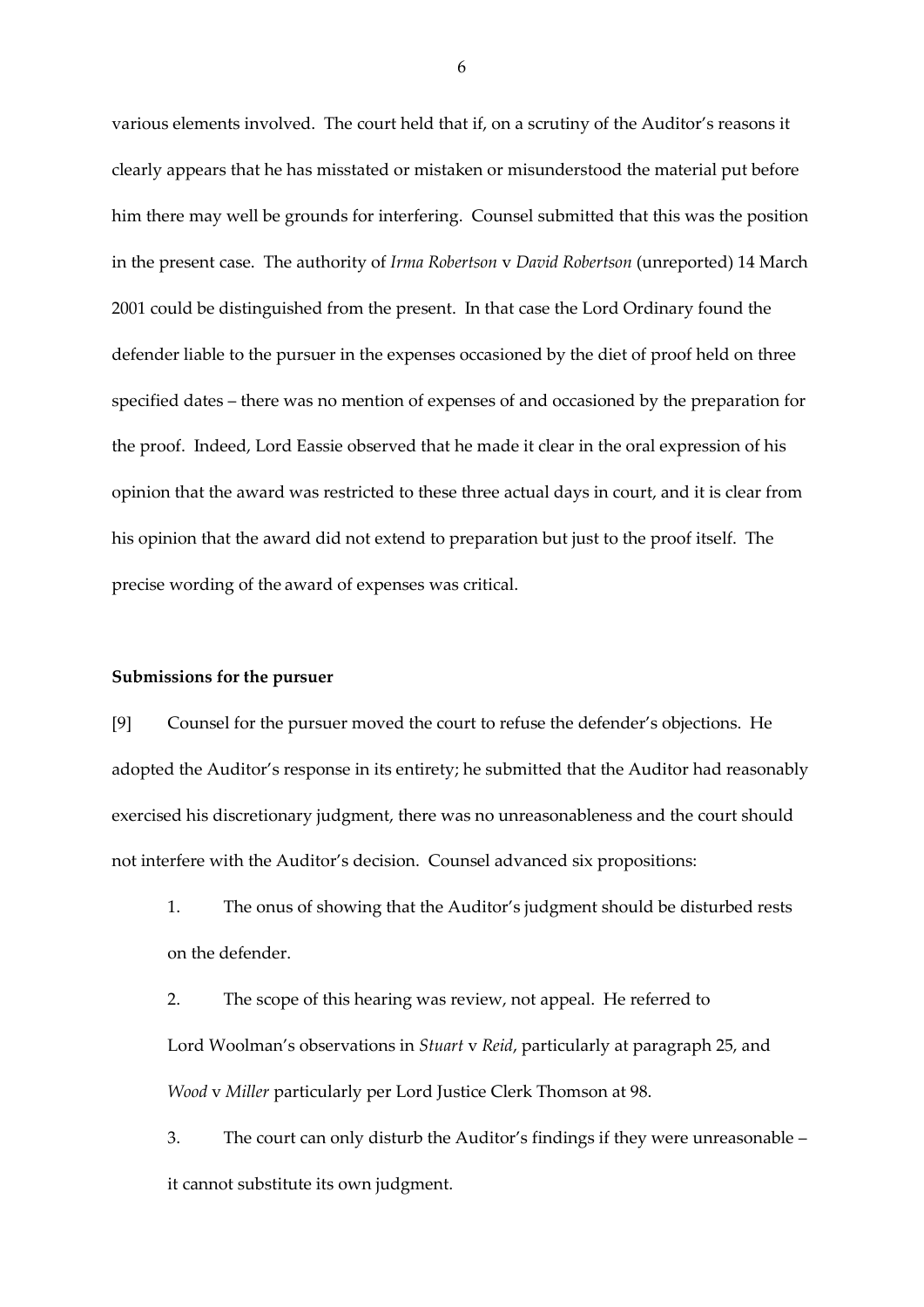4. The words "occasioned by" are intended to be restrictive, not expansive – see Lord Eassie's remarks at paragraphs [9] and [10] of *Robertson* v *Robertson*.

5. An interlocutor promotes certainty, not ambiguity.

6. The decision as to what amounts to preparation involves an evaluative judgment which turns on the judgment of the Auditor. The court is not best placed to disturb this.

[10] Counsel submitted that there was no particular principle at stake in this matter – the defender was merely seeking to inject uncertainty into the interlocutor of 29 November 2019. In any event, the hearing on that date as to final orders cannot be regarded as part of the proof or preparation therefor – it was clearly a post-proof hearing.

[11] If the court was not with him, counsel submitted that the matter should be remitted back to the Auditor, because the court was not in a position to tax matters itself.

### **Discussion and decision**

[12] The Auditor is clearly correct to observe that an award of the expenses of and occasioned by the preparation and conduct of the proof is different from, and more restrictive than, an award of the expenses of process. In order to give effect to such an award, it is necessary for the auditor to consider each item in an account, and determine whether that item falls within the specified category, and if so, to go on to determine whether the charges are reasonable.

[13] In most proceedings in the Court of Session, parties are required to set out their position in written pleadings, which must set out a relevant case in law with adequately specified averments of fact which, if proved, will result in the remedies sought being granted. The preparation of these written pleadings, and any discussions or challenges to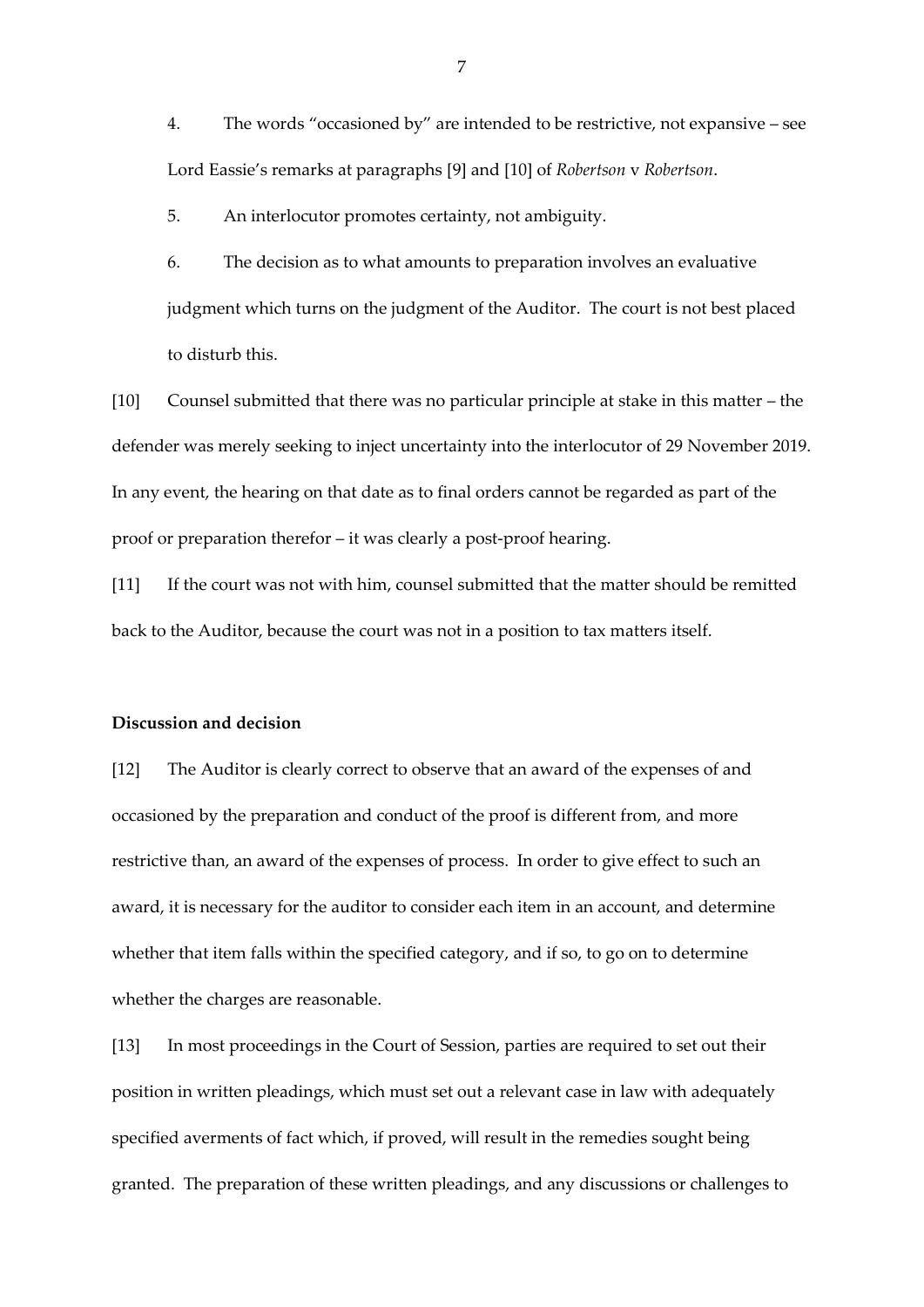their relevancy or specification, or particular legal challenges, will not normally fall within the category of "expenses of and occasioned by the preparation and conduct of the proof". So, the drafting of the summons or defences, adjustments to the pleadings, minutes of amendment or answers thereto, specifications for the recovery of documents required to make the pleadings more specific (as opposed to documents sought for evidential purposes at proof), and preparations for and attendance at a debate on the procedure roll, will not normally be recoverable by virtue of an award such as was made in this case (but would normally be recoverable under an award of expenses of process.)

[14] Once a proof has been allowed, it is likely that many (or most) of the expenses will fall to be categorised as being of and occasioned by the preparation and conduct of the proof. It does not follow that all items of expenditure incurred after the allowance of a proof will necessarily fall to be so categorised – there may be charges which (as in this case) relate to late changes to the pleadings by way of minute of amendment which may not fall properly within this categorisation. It would be a mistake to lay down a rigid rule of classification that every charge up to a particular date falls outwith the categorisation, and every charge after a particular date falls within it. It is necessary for the Auditor to consider each individual charge, and decide whether the work charged for is properly to be categorised as relating to the pleadings, or is of and occasioned by preparation and conduct of the proof – and to justify that decision.

[15] It does not appear that this is the exercise which the Auditor carried out in this case. He has proceeded on the basis that:

"preparation for a proof can only truly commence after parties have finalised their pleadings, ingathered and lodged all their evidence, and attended to all incidental procedural matters required in advance of a proof."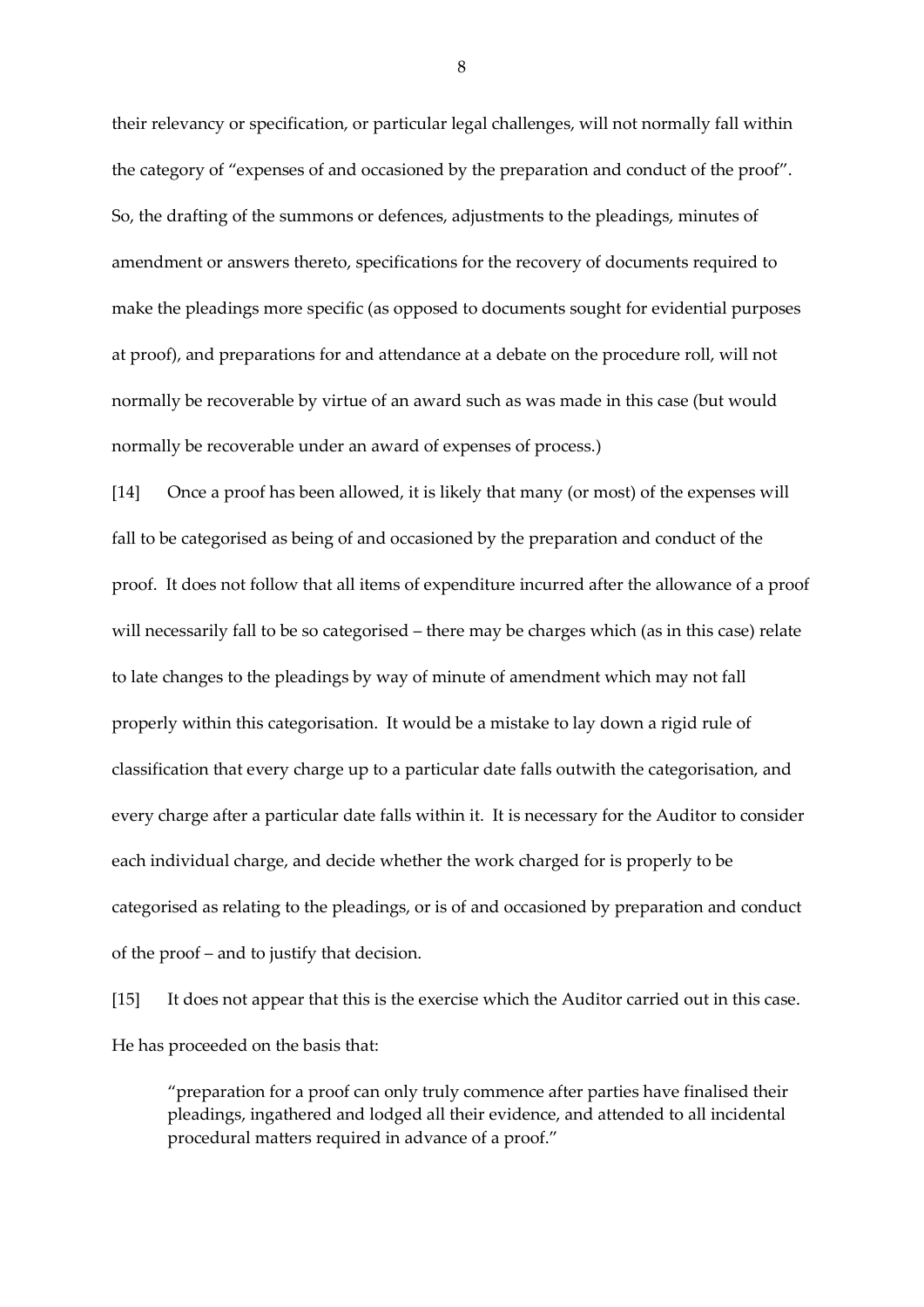He observes that the highlighted work is not work undertaken in preparation for or conduct of the proof – if it were, there would be no distinction to be made between an award of the expenses for the preparation and conduct of the proof, and an award of the expenses of process. This is a misunderstanding, and suggests that the Auditor did not consider each individual charge and decide whether or not it fell reasonably and properly within the terms of the court's award.

[16] The first ground of objection insisted on (numbered 2 in the Note of Objections) relates to 21 January 2019 which was for "paid court dues for proof". A proof had been allowed by interlocutor of 14 November 2018, and a date assigned by interlocutor dated 20 December 2018. The defender advanced two arguments in her Note of Objections (1) that this was covered by the award (2) that this was not objected to by the pursuer. The Auditor in his minute deals with the second ground of objection at some length (at paragraphs 3 and 4), and points out that his role is not limited to considering and determining matters raised by paying parties. In this I think he may be correct. But he does not go on to consider the first ground; at least, he does not justify his decision on it. Paying the court dues for a proof is a necessary pre-condition of proceeding with the proof. There is no point in paying the dues if it is not the intention to go to proof, and the proof cannot proceed if the dues have not been paid. It appears to me that this charge must fall within the category of an "expense occasioned by the preparation and conduct of the proof" – its only purpose is to enable the proof to proceed. There is nothing in the Auditor's minute which provides a reasoned justification for the decision to the contrary.

[17] Ground 3 relates to a charge on 2 April 2019 for instructing counsel for a pre-proof case management hearing, attending that hearing, paying counsels fees for attendance, and paying court dues. This was a hearing assigned by the court by interlocutor dated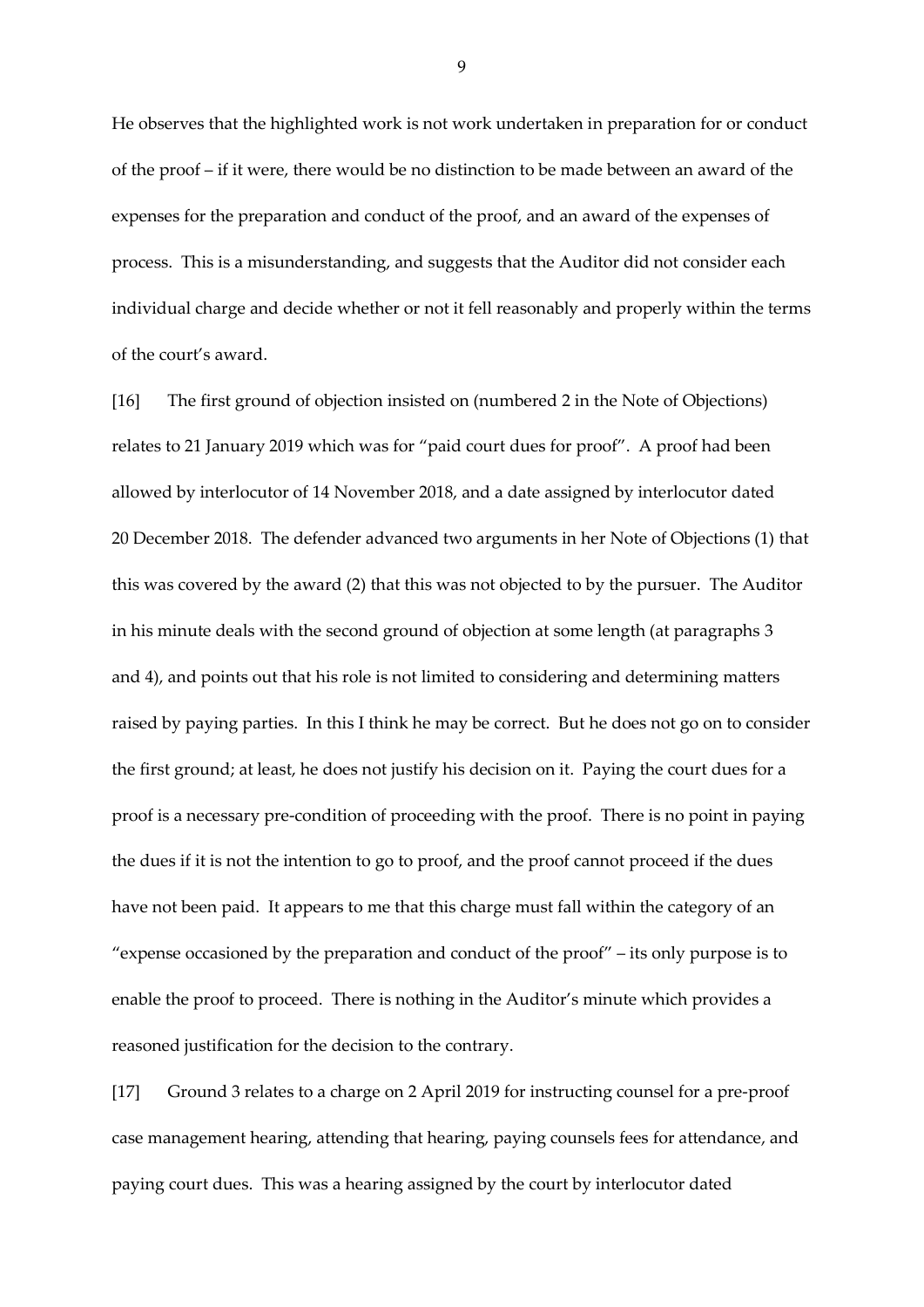20 December 2018, at the same time as assigning a 4 day proof, as part of the process of ensuring that all necessary steps for the proof were in place, and making detailed provisions for how the proof would proceed. At the hearing the court appointed parties to lodge a joint minute of admissions by close of business 1 week before the proof diet, and appointed parties to lodge by close of business 5 days before the proof diet affidavits from all witnesses (except experts from whom a report had been lodged), said affidavits to stand as their evidence in chief. This charge was focussed entirely on the forthcoming proof, and the arrangements for evidence at the proof. It is difficult to see how this could be described as anything other than expenses of and occasioned by the preparation and conduct of the proof. The Auditor does not deal with this ground of objection individually, but contents himself with the general observation in paragraph 10 of his minute that the highlighted work was not work undertaken in preparation for or conduct of the proof, otherwise there would be no distinction between this award and an award of the expenses of process. As discussed above, I consider that this is a misunderstanding of the position, and a misinterpretation of the court's award.

[18] Grounds 4 and 5 are no longer insisted on. Ground 6 relates to the entry for 17 June 2019, namely the affidavit of Michael McDonald, a supporting witness for the defender. By two interlocutors (2 April and 29 July 2019) the court appointed parties to lodge affidavits of witnesses, which would stand as their evidence in chief. If the defender had not lodged an affidavit of Mr McDonald, his evidence would not have been available to the court. In these circumstances, I consider that the preparation and lodging of Mr McDonald's affidavit clearly falls within the category of an expense of and occasioned by the preparation and conduct of the proof.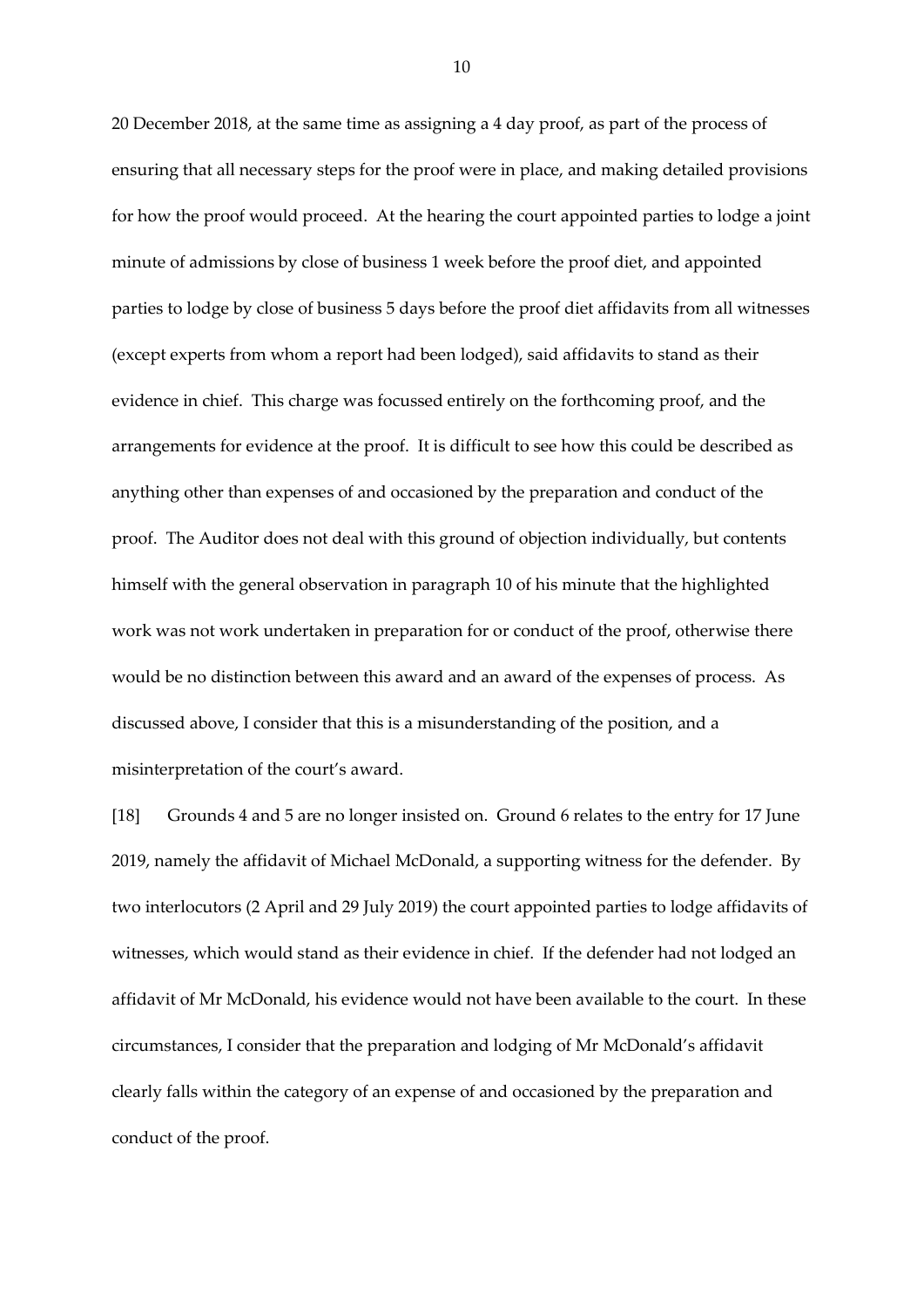[19] Ground 7 relates to an entry for 29 July 2019, for instructing counsel for, and attending at, a pre-proof hearing (the earlier proof having been discharged). Like the hearing on 2 April 2019, this was a hearing assigned by the court; it was focussed entirely on the preparation for the proof assigned for about 3 weeks later. For the same reasons as I have given in relation to ground 3 above, I consider that this falls within the court's award of expenses, and the Auditor's decision to abate it is an error of law based on his misunderstanding of the court's award.

[20] Ground 8 relates to the second, third and fourth entries for 12 August 2019. These relate to charges for a pre-proof consultation with counsel. The consultation was some eight days before the first day of the proof. The defender submits that a consultation prior to proof is a natural and essential step in preparation. Apart from the general opinion expressed by the auditor at paragraph 10 of his minute (referred to above), he does not address this point specifically. I agree with the defender's submission; this is a normal (possibly essential) step in preparation for a forthcoming proof, and falls within the award of expenses.

[21] Ground 9 relates to the first, second, fourth, fifth and seventh entries for 14 August 2019. These relate to perusing affidavits of the pursuer and his witnesses, and for preparing an affidavit for the defender. As indicated earlier, the court had appointed parties to lodge affidavits, which would stand as the evidence in chief of the witnesses. For the reasons I give above in relation to ground 6, I consider that these fall fairly and squarely within the category of expenses of and occasioned by the preparation and conduct of the proof, and the Auditor erred in law in deciding otherwise. The same applies to ground of objection 10, which relates to a charge for 19 August 2019 (the day before the proof commenced) for perusal of an affidavit by a witness for the pursuer.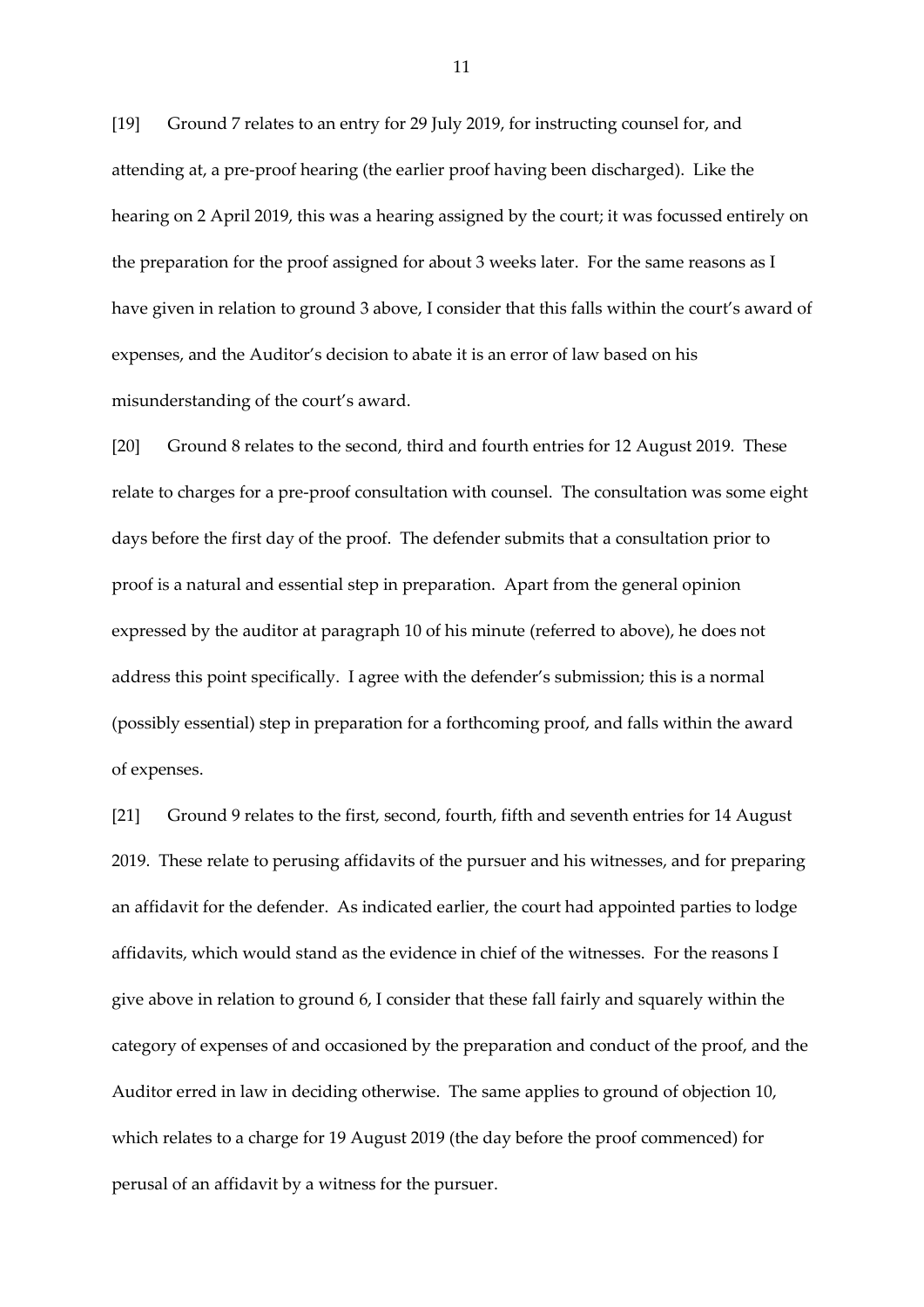[22] Ground 11 is in a different category. As explained in the defender's written submissions, this ground was originally stated to refer to incidental procedure on 10 June 2019, but what was intended to be objected to was the Auditor's treatment of an incidental hearing which followed the proof, on 29 November 2019. Permission was sought to amend the grounds of objection; no opposition was made to this, and I granted permission. However, I am not persuaded that the Auditor fell into any error in respect of this ground. The Lord Ordinary heard evidence and submissions over 6 or 7 days between 20 August and 17 September 2019. On the latter date he made avizandum. His opinion was issued on 23 October 2019, and on that date he appointed parties to be heard By Order on 30 October to determine the orders necessary following the issuing of his opinion. That By Order hearing was thereafter discharged twice, and was eventually held on 29 November 2019, when numerous detailed orders were made regarding contact arrangements with the children, sale of property and specific provisions as to liability for costs of certificates, marketing, acceptance of offers, delivery of a car, occupancy of the property pending sale, delivery of moveable property, and the award of expenses discussed here.

[23] The defender submits that this hearing was a continuation of the diet of proof and should properly be characterised as forming part of the diet of proof. I disagree. I consider that the proof ended when the Lord Ordinary made avizandum. Clearly the hearing on 29 November 2019 was linked to the Lord Ordinary's findings and decisions in his opinion issued on 23 October, but it is stretching matters too far to describe it as part of the proof. It was a consequence of the proof (or perhaps more accurately, of the Lord Ordinary's Opinion, which was issued after the proof,) but many events might be regarded as a consequence of the proof. The award of expenses related to the expenses of and occasioned by the preparation and conduct of the proof. I consider that this formula relates to the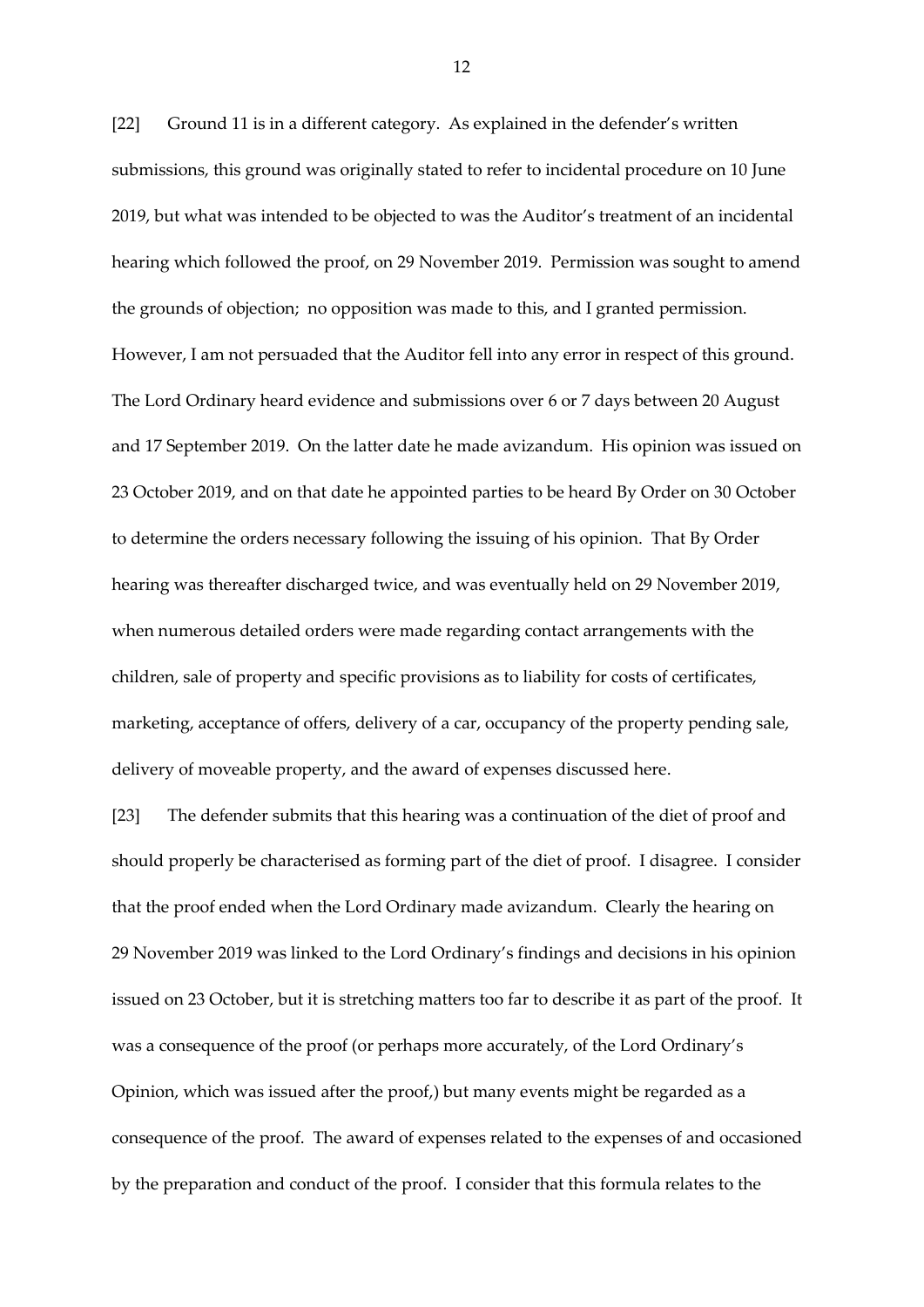period before the proof began, and during the days in which evidence was heard and submissions were made. That period ended when the Lord Ordinary made avizandum on 17 September 2019. I do not consider that the expenses of the hearing on 29 November 2019 are covered by this award.

[24] In reaching the views expressed above, I should make it clear that I am in complete agreement with the six propositions set out by Lord Woolman at paragraph [25] of *Stuart* v *Reid*. In particular, I have been mindful that I should be slow to disturb the Auditor's decision if he has properly exercised his discretion, that the court will not substitute its own views for that of the Auditor, it will not attempt to tax an account itself, but the court will intervene if the Auditor did not have sufficient materials to proceed, or his decision is unreasonable. I have felt obliged to disturb the Auditor's decision because I have reached the view that, in the various respects mentioned above, it is unreasonable and flows from a misunderstanding of the court's award. This is not, as Lord Justice Clerk Thomson put it in *Wood* v *Miller*, only a disapproval of the relative weight attached by the Auditor to the various elements involved, amounting to my simply substituting my own view of the relevant factors. Rather, to the extent that the Auditor has given reasons, it clearly appears to me that he has mistaken or misunderstood the award of expenses, and has disallowed charges which clearly fall within that award.

[25] The circumstances, and the award, in *Irma Robertson* v *David Robertson* appear to me to be quite different from the present case and I did not find that case to be of assistance. [26] So, for these reasons, I sustain the second, third, sixth, seventh, eighth, ninth and tenth objections for the Defender as stated in her note of objections (for the avoidance of doubt, these relate to charges on 21 January, 2 April, 17 June, 29 July, 12, 14 and 19 August 2019.) I refuse the eleventh objection.